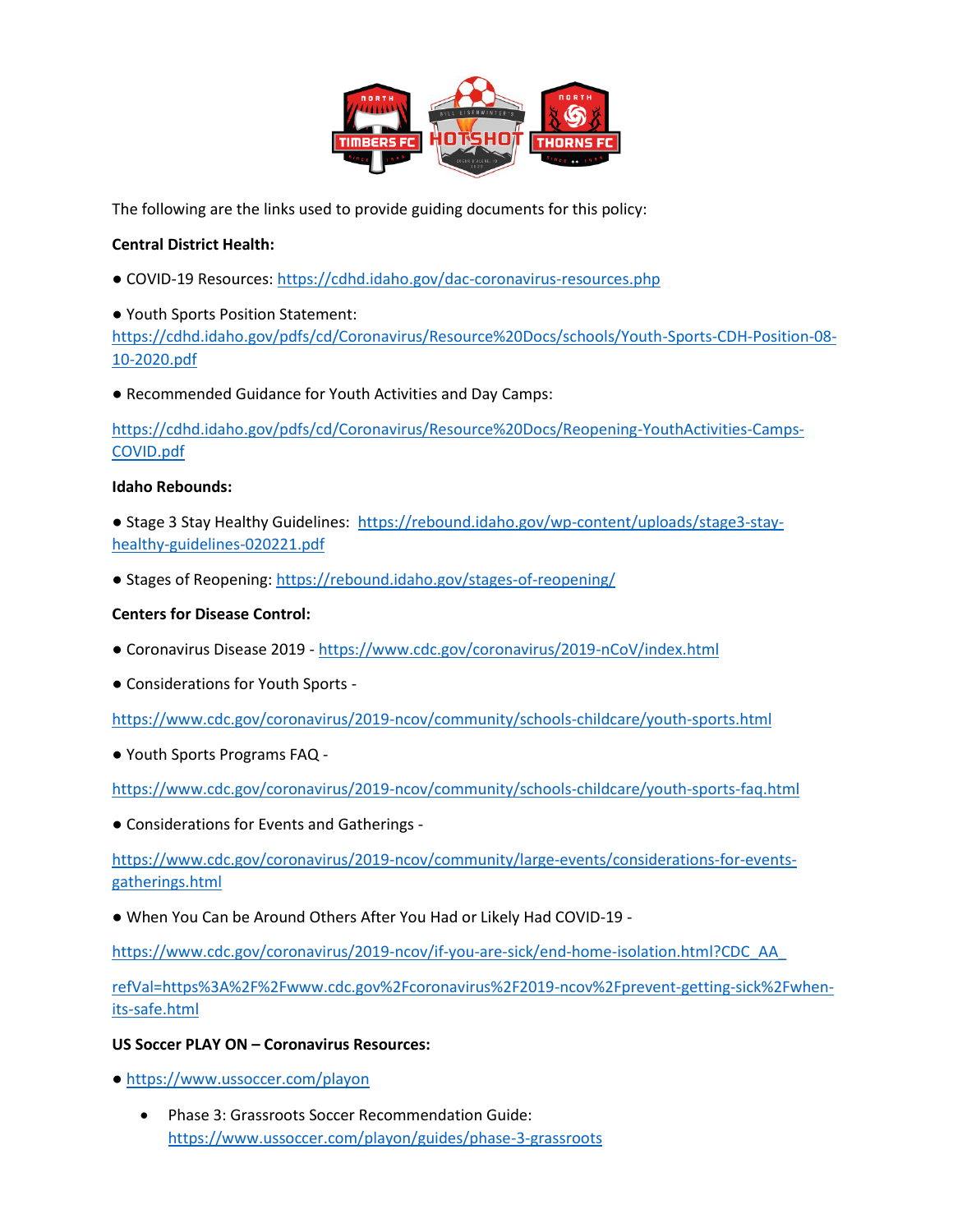

This policy is intended to provide a plan to allow the Timbers-Thorns North FC (TTNFC) Tournament to proceed during the current COVID-19 pandemic. Please note there are differing health orders for areas in which tournaments will operate. The guidelines below indicate some of the differences that are expected of participants in the tournament.

The policy is broken into sections that apply to each group of participants in games.

In addition to this policy, please reference the TTNFC COVID-19 Reporting Policy.

In the current COVID-19 pandemic, Timbers-Thorns North FC recognizes the importance of youth soccer for the well-being of youth players. However, participation in this Tournament can only continue if each participant embraces their own individual responsibility to ensure the tournament can occur in a safe manner.

We are counting on all Tournament participants to follow the guidelines so the children can play.

# **All Participants:**

If any player, coach, team official, referee, or spectator is exhibiting any signs or symptoms of COVID-19 or have tested positive for COVID-19 they must not attend the tournament until they are cleared by a medical professional or meet the CDC guidelines for return from self-isolation.

Signs/Symptoms of COVID-19 (from CDC):

- Fever or chills
- Cough
- Shortness of breath or difficulty breathing
- Fatigue
- Muscle or body aches
- Headache
- New loss of taste or smell
- Sore throat
- Congestion or runny nose
- Nausea or vomiting
- Diarrhea

CDC Guidelines for return from self-isolation following a positive test for a person exhibiting symptoms:

**.** 10 days since symptoms first appeared and 24 hours with no fever without the use of fever-reducing medications and

**• Other symptoms of COVID-19 are improving**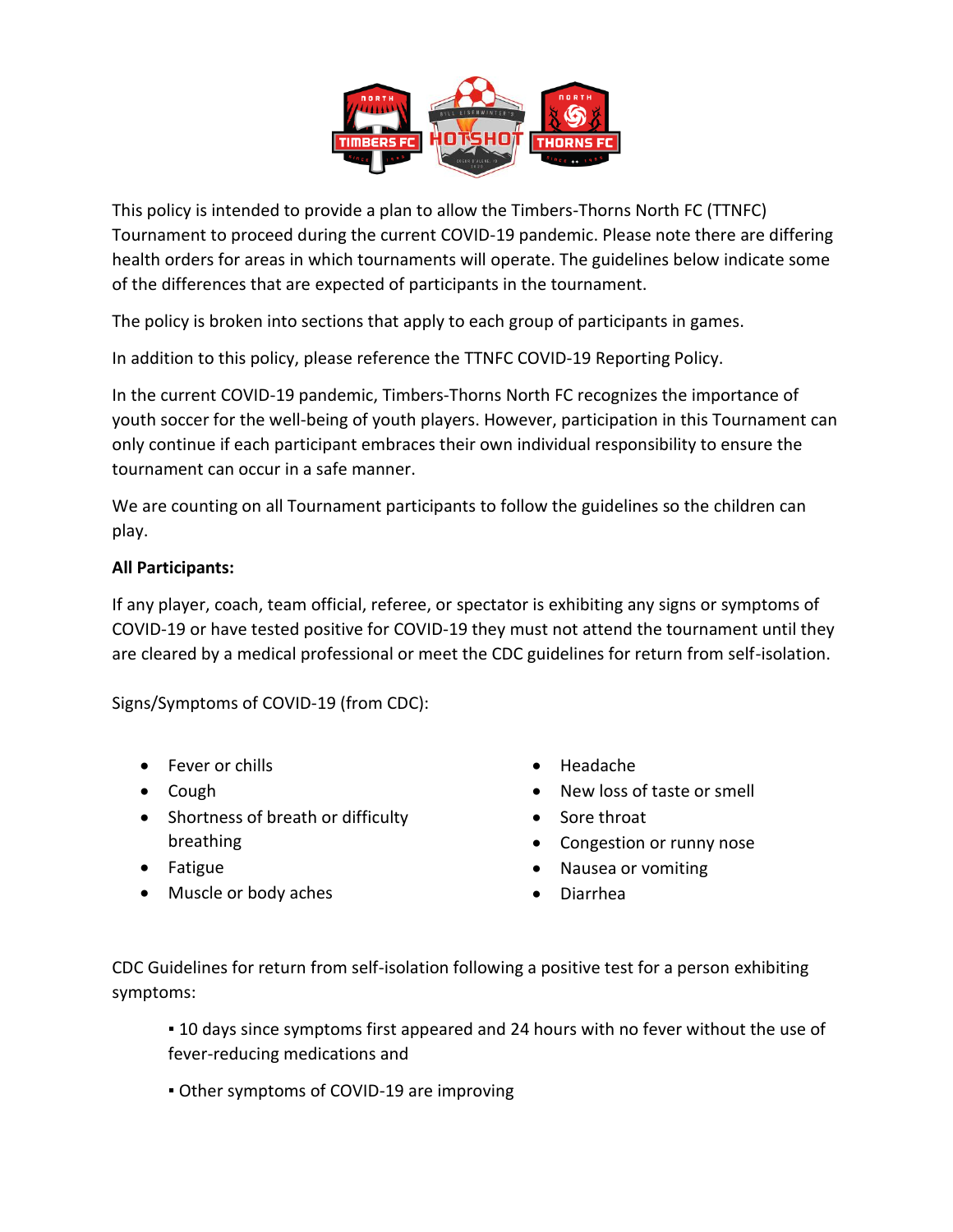

CDC Guidelines for return from self-isolation following a positive test for a person who is asymptomatic:

**.** 10 days after positive viral test

If any player, coach, team official, referee, or spectator has been around a person with a confirmed COVID-19 case or has been asked to self-isolate, they must not attend the tournament until they are cleared by a medical professional or meet the CDC guidelines for return from self-isolation.

# **CDC guidelines**

Anyone who has had close contact with someone with COVID-19 should stay home for 14 days after their last exposure to that person.

However, anyone who has had close contact with someone with COVID-19 and who developed COVID-19 illness within the previous 3 months and has recovered and remains without COVID-19 symptoms (for example, cough, shortness of breath) does not need to stay home.

- Prior to participation in events, all participants should self-screen for symptoms and check their temperature.
- All participants are asked to remain in their vehicles until 30 minutes prior to their game time. If teams from a prior game are still at the field, find an area away from the field to minimize interactions between groups.

● It is strongly recommended that all participants wear a face covering that completely covers their nose and mouth upon arrival when traveling from their vehicles to the fields; upon departure when leaving the fields to return to their car; when moving around the facility between fields and when physical distancing of 6 feet cannot be maintained.

- No spitting will be allowed on the field or sidelines.
- All participants should cover their mouth while coughing or sneezing (e.g. with the nape of their elbow).
- All participants should avoid touching their face with their hands.
- Shared equipment (e.g. soccer balls, discs etc.) should be sanitized as frequently as possible.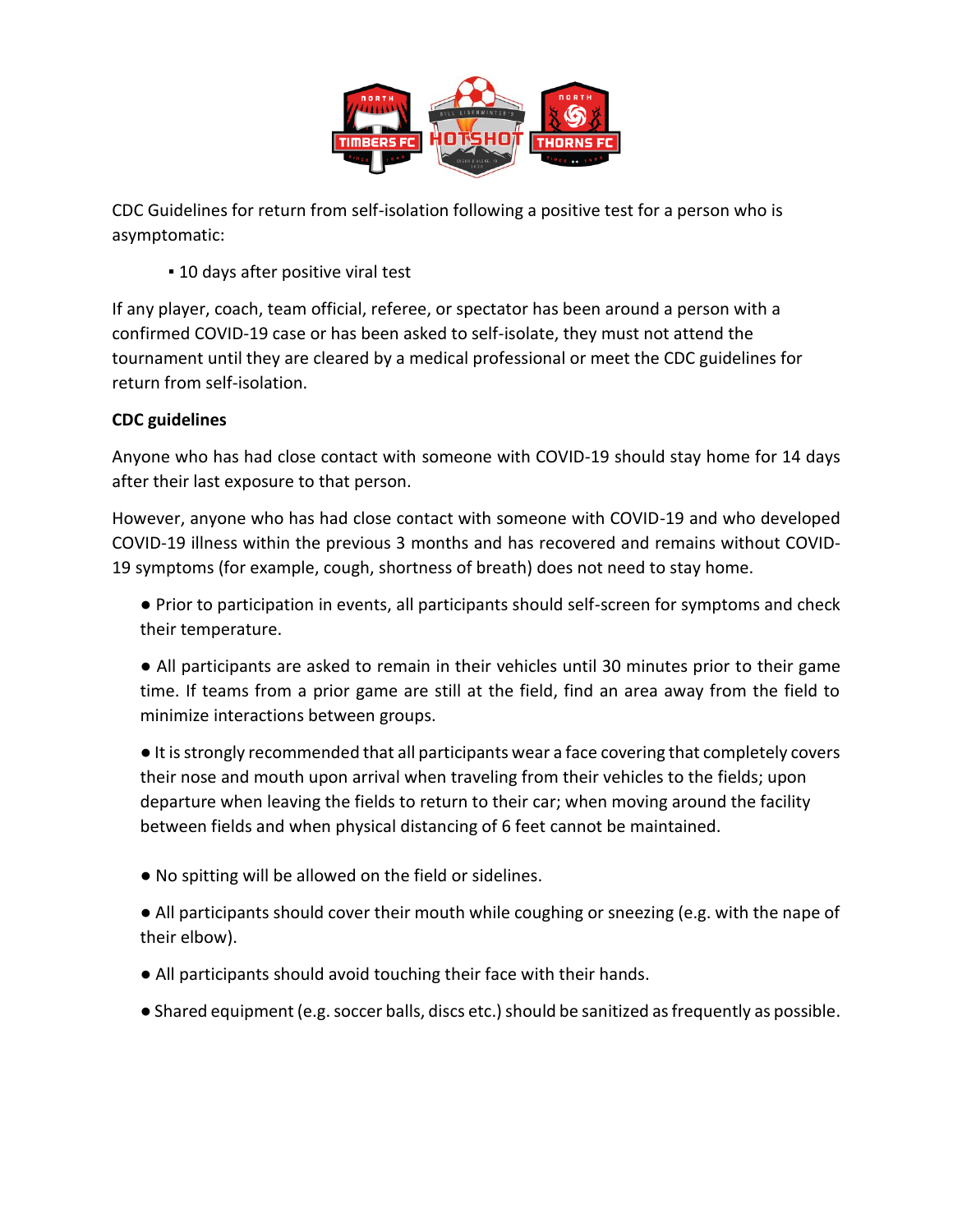

## **Players:**

The following are the recommendations for players during the tournament:

● It is strongly recommended wearing a face covering that completely covers their nose and mouth when in the technical area. Players may remove their face covering when entering the game. Players are allowed to wear a face covering in the game provided the face covering is not a danger to the player or other players.

● Should bring hand sanitizer for personal use prior to entering the field of play and after exiting the field of play.

● Must maintain physical distancing of 6 feet while in the technical area or team bench during the game.

● Should maintain physical distancing during half-time, water breaks, and all other times off the field of play.

• Should not share water bottles, drinks, food, or any personal items.

● Must not participate in pre-game or post-game physical contact with members of the other team, referee crew, (e.g. handshakes, fist bumps, high-5s, hugs, etc.) or with spectators (e.g. high-5s, tunnels, etc.).

● No spitting will be allowed on the field or sidelines.

● Should sanitize or wash their hands each time they come off the field and prior to entering the field of play.

● Should maintain physical distancing of 6 feet from all members of the referee crew if at all possible.

● Are REQUIRED to clean up their own bench area after the game has ended.

### **Coaches/Team Officials:**

The following are the recommendations for coached during the tournament:

● It is strongly recommended wearing a face covering that completely covers their nose and mouth when in the technical area and at all times that physical distancing of 6 feet is not possible.

● Should bring hand sanitizer for personal use prior to entering the field of play and after exiting the field of play.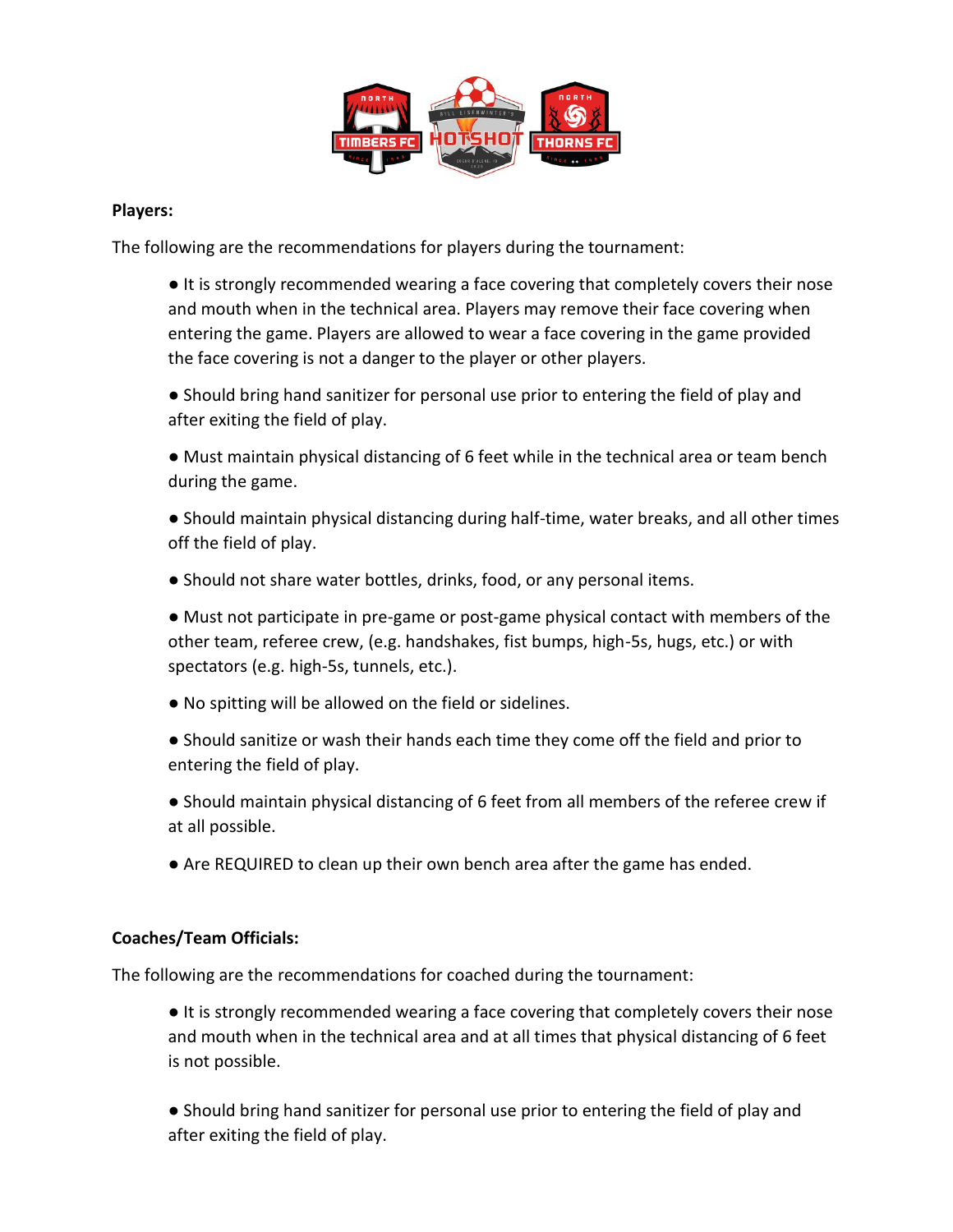

● Must maintain physical distancing of 6 feet while in the technical area or team bench during the game.

● Should maintain physical distancing during half-time, water breaks, and all other times off the field of play.

● Must maintain physical distancing of 6 feet from all members of the referee crew if at all possible.

● Must not participate in pre-game or post-game physical contact with members of the other team, referee crew, (e.g. handshakes, fist bumps, high-5s, hugs, etc.) or with spectators (e.g. high-5s, tunnels, etc.).

● Should be prepared to provide hand sanitizer for use in the team bench area.

● Should have a roster and player cards with them. Coaches will not turn over the roster or player cards to the referee.

● Must designate an adult to monitor physical distancing and spectator limits for their team prior to the game. This adult will monitor and remind all players, team officials, and spectators for their team of the physical distancing and mask policy before and after the game. During the game, the designee will monitor team officials, substitutes and spectators to ensure compliance with the policies.

● Must ensure that spectators are aware of current limitations at each TTNFC event. Current District Health Department guidelines must be followed. Coaches should communicate with players, parents, and team officials to ensure there is compliance.

- Are REQUIRED to clean up their own bench area after the game has ended.
- Must remain on the same side of the field as their team bench, in the opposite half.

● Should maintain physical distancing of 6 feet from individuals not from the same household at all times.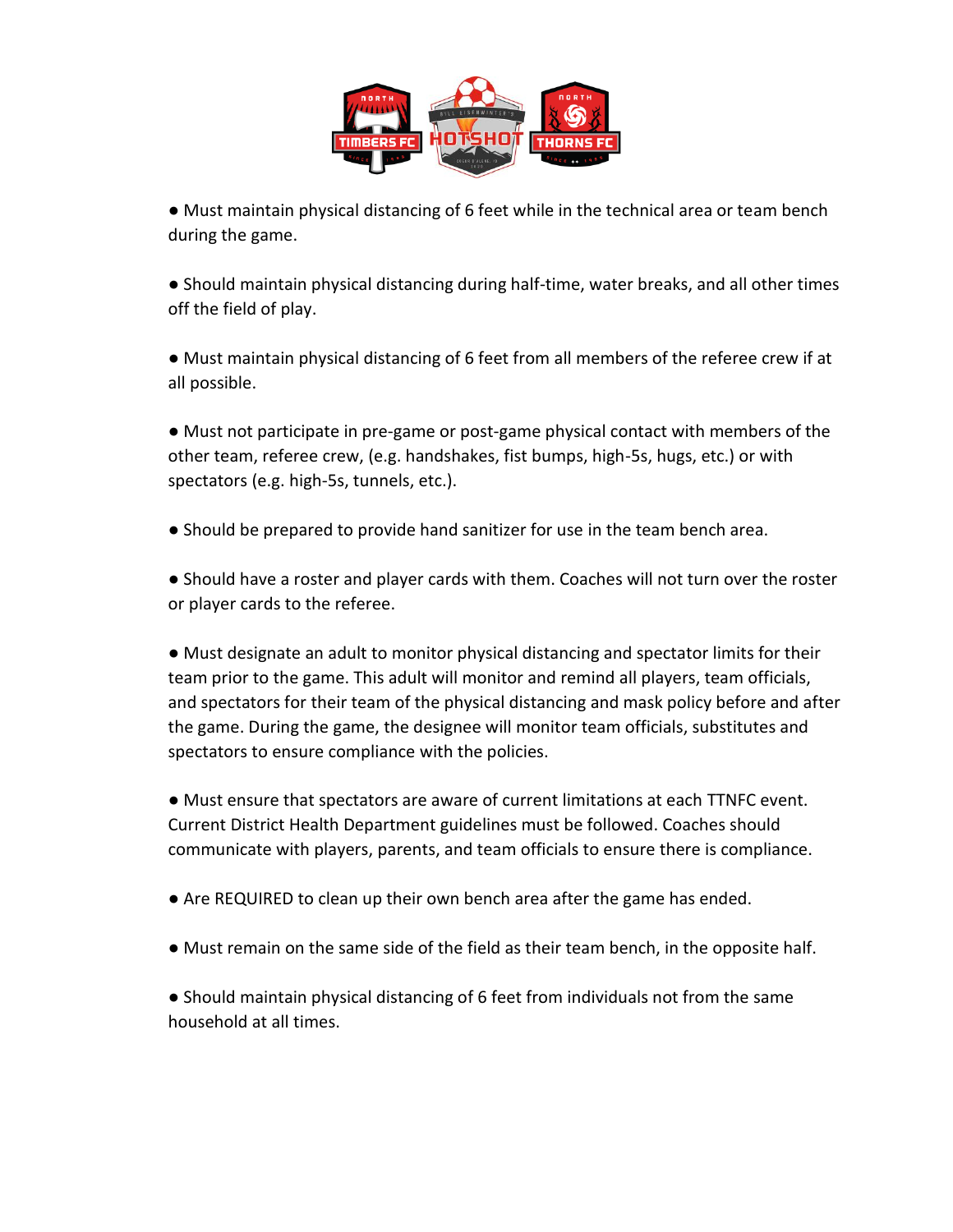

## **Referees:**

The following are the recommendations for referees during the tournament:

● It is strongly recommended to wear a face covering that covers their mouth and nose when not actively officiating (e.g. pregame, halftime, postgame, acting as a 4th official, etc.).

● May wear a face covering during the game.

● May use electronic whistles or other artificial noise makers in place of a traditional whistle.

● Must not participate in physical contact with players, team officials, spectators, or other members of the referee crew (e.g. handshakes, high-5s, etc.).

● Must not exchange documents with coaches or team officials. Rosters and player cards will be kept by the coaches.

● Should not share equipment with other members of the referee crew (e.g. assistant referee flags, etc.).

● Should maintain physical distancing of 6 feet at all times from players, team officials, spectators, and other members of the referee crew.

● Should bring hand sanitizer for personal use prior to entering the field of play and after exiting the field of play.

● Should not be enforcing the guidelines outlined in this policy that fall outside of the Laws of the Game. Any issues should instead be reported to Idaho Youth Soccer Association in the referee report of the game.

## **Enforcement:**

As indicated in the coaches' section, teams must designate an adult to monitor and remind participants of their own team of the policies in this document.

Timbers-Thorns North staff and designees will be on hand at facilities holding the tournament events to help with monitoring and enforcement.

### **Penalties:**

Failure of a team to follow the guidelines could jeopardize the season for all teams. Penalties will be determined on a case-by-case basis depending on the severity of the violation. The penalties can include:

● Immediate suspension of the game